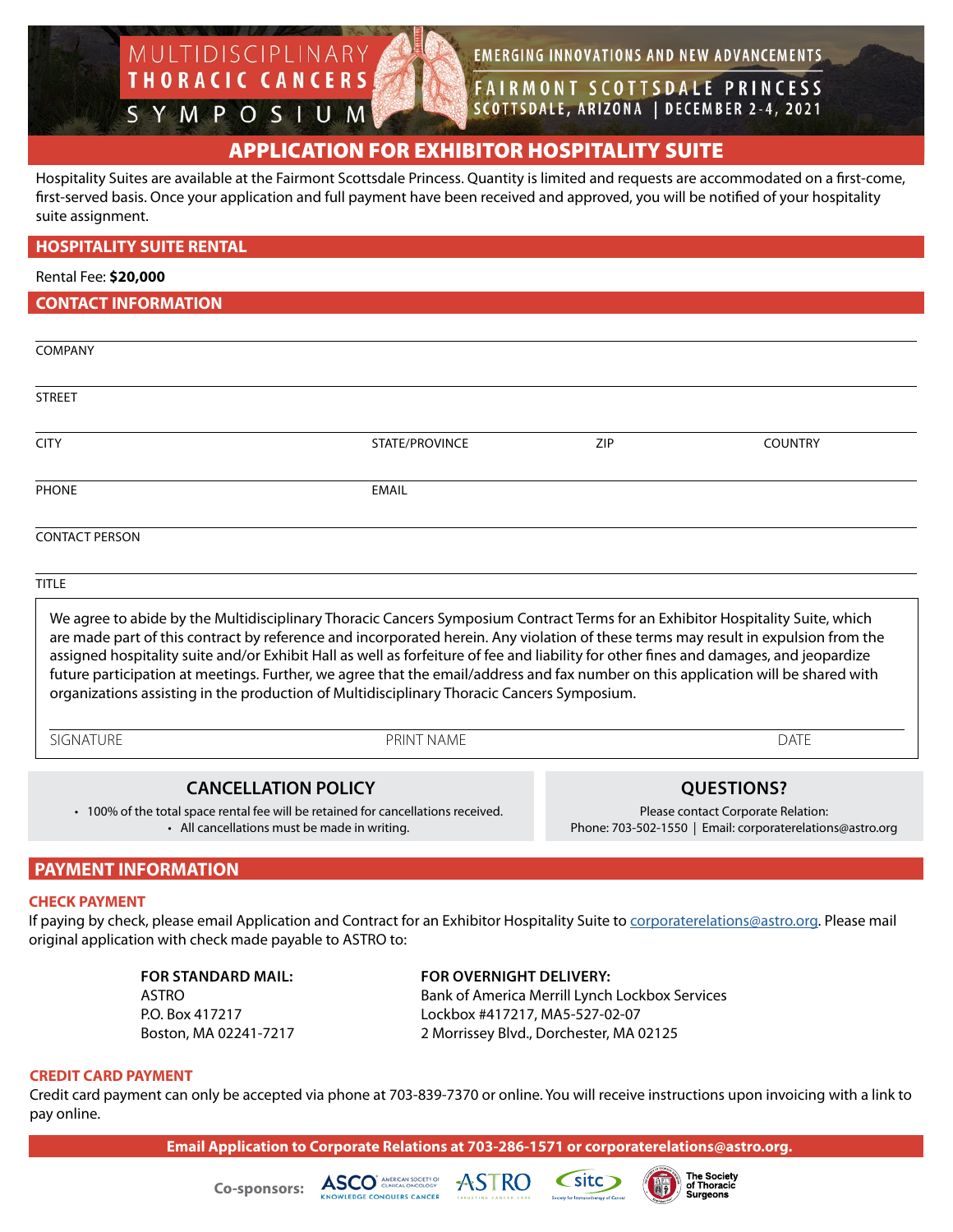

**EMERGING INNOVATIONS AND NEW ADVANCEMENTS** 

**FAIRMONT SCOTTSDALE PRINCESS** SCOTTSDALE, ARIZONA | DECEMBER 2-4, 2021



 $\mathsf{C}\mathsf{site}\mathsf{D}$ 

## HOSPITALITY SUITE CONTRACT AND TERMS

## RENTAL FEE: **\$20,000**

1. Only 2021 Multidisciplinary Thoracic Cancers Symposium exhibitors who have secured a booth ("Exhibitor") are eligible to apply for an Exhibitor Hospitality Suite subject to availability and adherence to the terms of this Contract and all published Exhibitor Hospitality Suite and Exhibitor rules and regulations. The entire hospitality suite rental fee ("Fee") is due from the Exhibitor upon receiving the invoice for payment. All charges for the hospitality suite must be paid in full in U.S. funds, drawn on a U.S. bank. No refunds will be issued for any cancellations or if a hospitality suite is not engaged or used, even if space is used only part of the time. All cancellations must be submitted in writing to Corporate Relations, 2021 Multidisciplinary Thoracic Cancers Symposium, ASTRO, 251 18th Street, South, 8th Floor, Arlington, VA 22202.

Upon acceptance of application and receipt of full payment of the hospitality suite, a confirmation letter will be issued to the Exhibitor detailing the hospitality suite assignment and the dates and times that the Exhibitor shall have access to such space ("Exhibition Period").

2. All hospitality suites must be set by 7:00 p.m. on Wednesday, December 1, 2021. Exhibitors are responsible for the removal of their exhibit and materials from their assigned hospitality suite by 2:00 p.m. on Saturday, December 4, 2021. Exhibitors may entertain in their assigned hospitality suite only during the following specified times:

Approved times are subject to change at any time. Hospitality Suite cannot be open during Industry-Expert Theaters or Industry Satellite Symposiums.

| <b>December 1, 2021</b> | <b>December 2, 2021</b>   | <b>December 3, 2021</b>  | December 4, 2021        |  |
|-------------------------|---------------------------|--------------------------|-------------------------|--|
| after 4:00 p.m.         | 7:00 a.m. - 7:45 a.m.     | 7:00 a.m. - 7:50 a.m.    | 7:00 a.m. - 7:50 a.m.   |  |
|                         | 10:00 a.m. - 10:30 a.m.   | $9:30$ a.m. - 10:00 a.m. | 10:45 a.m. - 11:30 a.m. |  |
|                         | $12:15$ p.m. $-1:15$ p.m. | 11:45 p.m. - 12:45 p.m.  | 12:00 p.m. - 2:00 p.m.  |  |
|                         | 2:45 p.m. - 3:15 p.m.     | 2:15 p.m. - 2:45 p.m.    |                         |  |
|                         | after 5:15 p.m.           | after 5:00 p.m.          |                         |  |

- 3. The size and location of the hospitality suite as shown on the floor plan, exits and other structures are believed to be accurate but are not warranted to be accurate.
- 4 The Exhibitor shall be fully responsible for all claims, liabilities, losses, damages or expenses relating to or arising out of any injury to any person or any loss of or damage to any property where such injury, loss or damage is incident to, arises out of or is in any way connected directly or indirectly with the Exhibitor's use of or participation in assigned hospitality suite; and the Exhibitor shall protect, indemnify, hold harmless and defend Show Management, and its officers, directors, agents and employees from and against any and all such claims, liabilities, losses, damages and expenses (including costs of defending against such); provided that the foregoing shall not apply to any injury, loss or damage caused by or resulting from the willful misconduct Show Management or that of on or more of its officers, directors, agents or employees. Exhibitor further waives any claim against Show Management and its officers, directors, agents or employees arising out of the oral or written publication or republication of any statement made by any person concerning the Exhibitor or the Exhibitor's exhibit and/or hospitality suite, products or services.

 In case any part of the Exhibitor's hospitality suite is destroyed or damaged so as to prevent Show Management from permitting an Exhibitor to occupy assigned space during any part or the whole of the Exhibition Period, or in case occupancy of assigned space during any part or the whole of the Exhibition Period is prevented by a strike, an act of God, a national emergency or other cause beyond the control of Show Management, then the Exhibitor will be charged for the hospitality suite on a prorated basis only for the period during which the Exhibitor is able to occupy the assigned space.

5. The Exhibitor is responsible for maintaining such property and casualty insurance for its exhibit and display materials within their hospitality suite as the Exhibitor shall deem adequate. Any policy providing such insurance must contain a waiver of any right of subrogation to any claims against Show Management and its officers, directors, agents or employees.

 Each Exhibitor must maintain general public liability insurance, in the amount of not less than U.S. \$1,000,000 any one occurrence, against claims for personal injury, death or property damage connected in any way with the Exhibitor's participation in the hospitality suite. Such insurance must include coverage of the indemnification obligations of the Exhibitor under these Contract Terms and must cover Show Management as an additional named insured. In addition, the insurance policy must provide that coverage that cannot be cancelled or reduced without at least ten days prior written notice to Show Management. The Exhibitor shall provide to Show Management an original certificate of insurance evidencing the maintenance of liability insurance complying with all requirements of this paragraph, as specified in the Exhibitor Resource Center that is provided to each Exhibitor.

- 6. Children under the age of 18 will not be allowed in the Exhibitor's hospitality suite at any time.
- 7. Exhibitor activities must be confined to the Exhibitor's hospitality suite. Exhibitors may not enter another exhibit or hospitality suite without invitation.
- 8. Distribution of alcoholic beverages is strictly prohibited within the Exhibitor's hospitality suite while the educational sessions are taking place.
- 9. Small novelty items may be distributed to registrants. Items to be given away or raffled must be professional in nature and distributed in the confines of the Exhibitor's booth or hospitality suite. Show Management reserves the right to remove any items deemed unacceptable from the exhibits and/or meeting area.